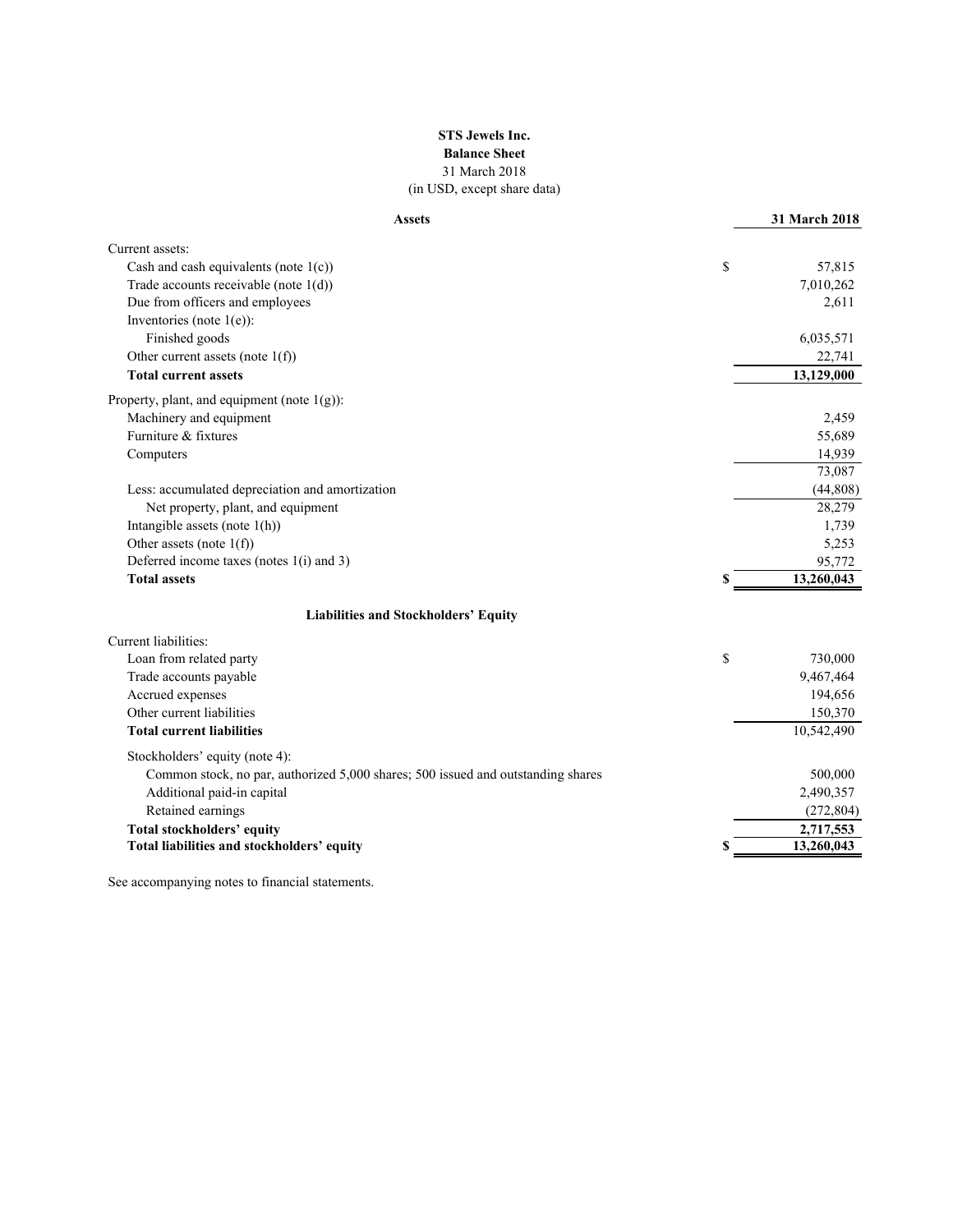### **STS Jewels Inc.**

### Statements of Income Year ended 31 March 2018 (in USD)

|                                               |   | <b>Year ended</b><br><b>31 March 2018</b> |
|-----------------------------------------------|---|-------------------------------------------|
| Net sales (note 1 $(i)$ )                     | S | 21,320,094                                |
| Cost of goods sold                            |   | (17, 724, 314)                            |
| Gross profit                                  |   | 3,595,780                                 |
| Selling, general, and administrative expenses |   | (3,095,780)                               |
| <b>Operating income</b>                       |   | 500,000                                   |
| Other income:                                 |   |                                           |
| Other income, net                             |   | 189                                       |
| Income before income taxes                    |   | 500,189                                   |
| Income taxes (Notes $1(i)$ and 3)             |   | (239,000)                                 |
| Net income                                    |   | 261,189                                   |

See accompanying notes to financial statements.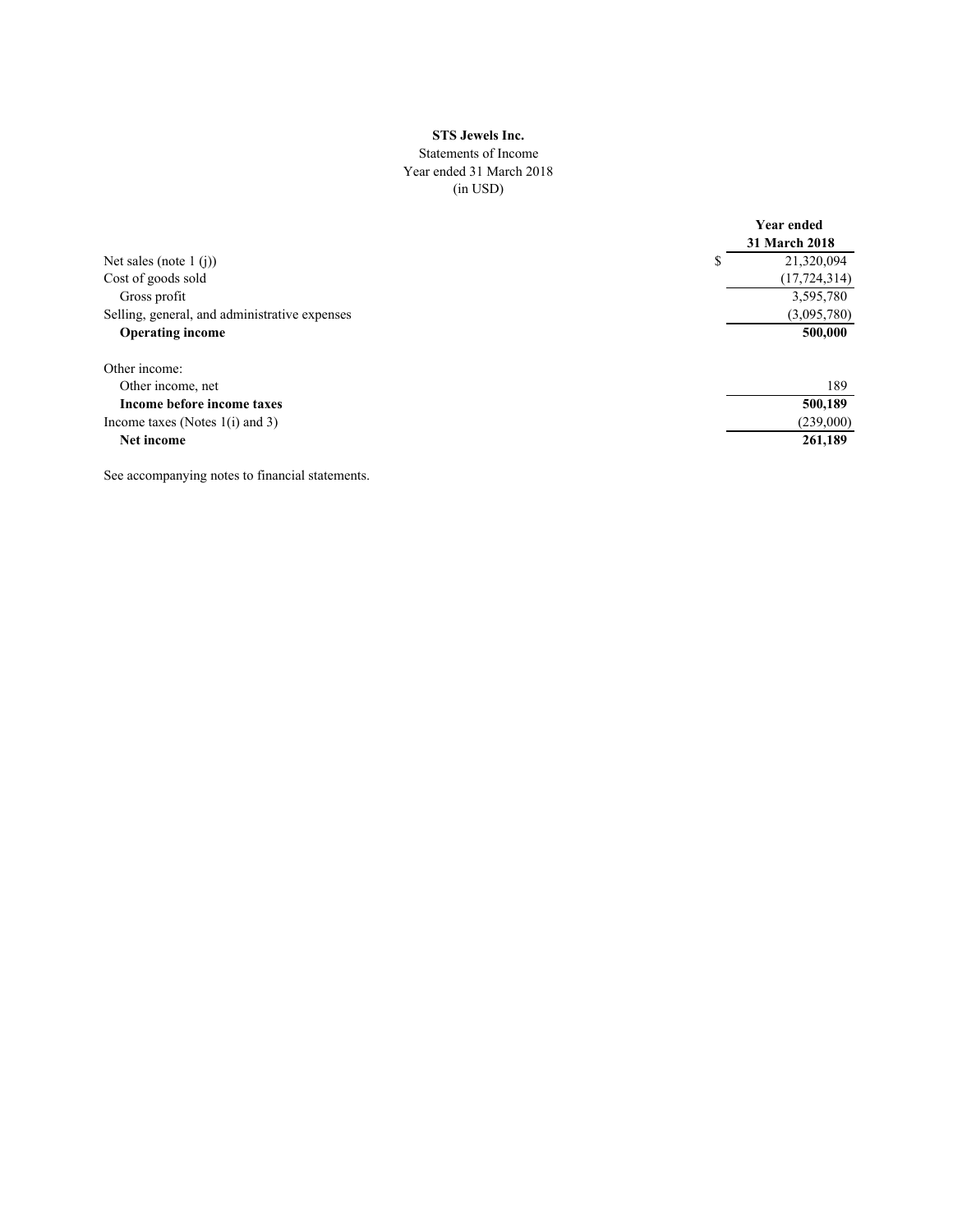### **STS Jewels Inc.** Statements of change in stockholders' Equity Year ended 31 March 2018 (in USD, except share data)

|                                    | Common stock  |         | <b>Additional paid-in</b> | Retained             | Total stockholders' |
|------------------------------------|---------------|---------|---------------------------|----------------------|---------------------|
|                                    | <b>Shares</b> | Amount  | capital                   | earnings / (deficit) | equity              |
| Balance as at 01 April 2017        | 500           | 500,000 | 2,490,357                 | (430,744)            | 2,559,613           |
| Prior period items                 |               |         |                           | (103, 249)           | (103, 249)          |
| Net income                         |               |         |                           | 261.189              | 261,189             |
| <b>Balance as at 31 March 2018</b> | 500           | 500,000 | 2,490,357                 | (272, 804)           | 2,717,553           |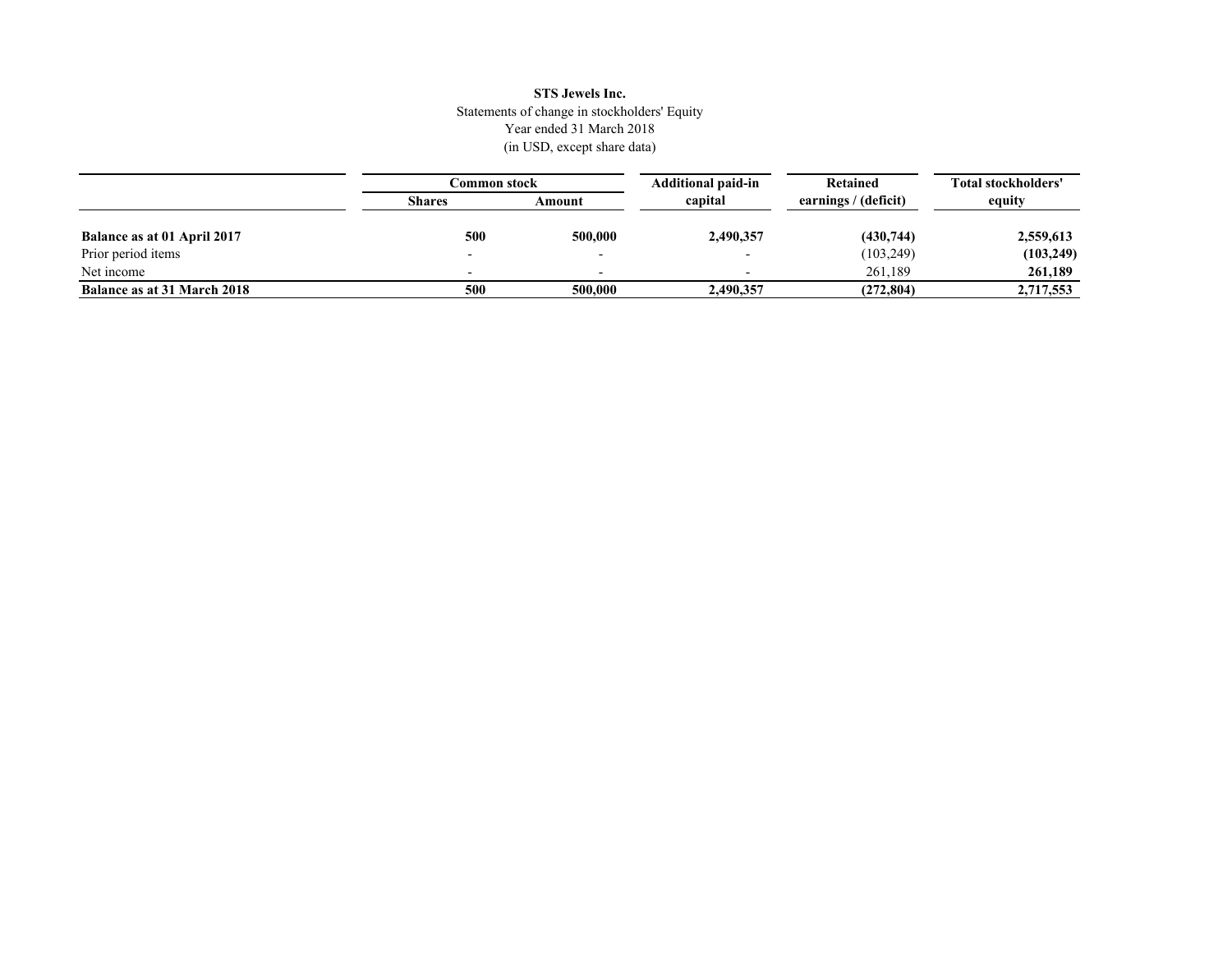#### **STS Jewels Inc.**

#### Statements of Cash Flows Year ended 31 March 2018

(in USD)

|                                                                              | 31 March 2018 |
|------------------------------------------------------------------------------|---------------|
|                                                                              |               |
| Cash flow provided by operating activities:                                  |               |
| Net Income                                                                   | 500,189       |
| Adjustment to reconcile net income to cash provided by operating activities: |               |
| Depreciation and amortisation                                                | 11,363        |
| Changes in operating assets and liabilties:                                  |               |
| Increase trade receivable                                                    | (2,583,369)   |
| Increase in inventories                                                      | (1,237,095)   |
| Increase in other assets                                                     | (4,178)       |
| Increase in current liabilities                                              | 3,384,982     |
| Net cash from operating activities                                           | 71,892        |
| Cash flow from investing activities                                          |               |
| Purchase of fixed assets                                                     | (28, 113)     |
| Net cash used in investing activities                                        | (28, 113)     |
| Net increase in cash and cash equivalents                                    | 43,779        |
| Cash and cash equivalents at beginning of year                               | 14,037        |
| Cash and cash equivalents at end of year                                     | 57,816        |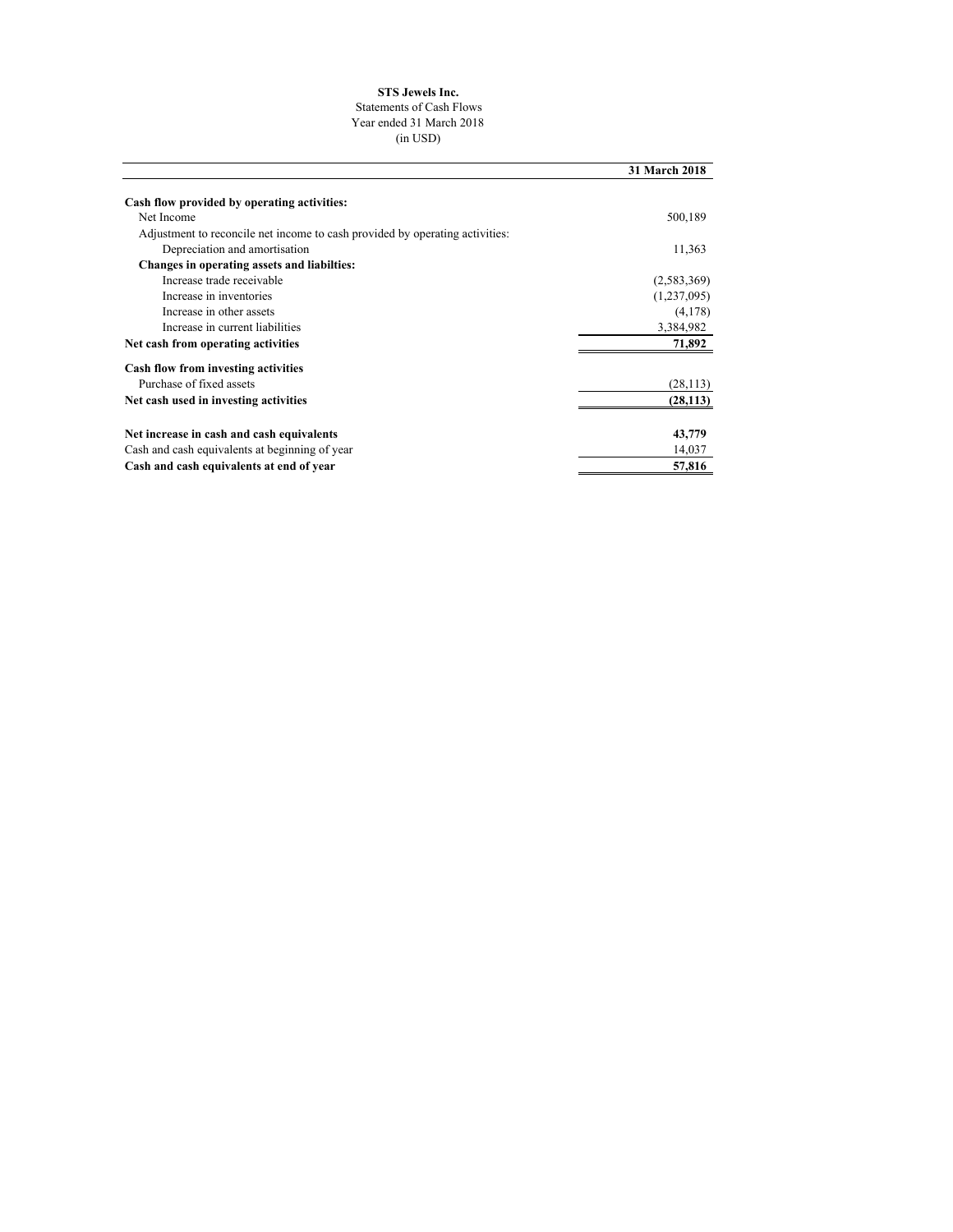## **1. Summary of Significant Accounting Policies**

### **(a) Description of business**

STS Jewel Inc. (the "Company"), a state of New York corporation, is in the wholesale business of Gem Stones and Jewelry. The Company is also registered in State of Texas as a "Foreign for Profit Corporation". The Company is a wholly owned subsidiary of a foreign corporation Vaibhav Global Limited located in India. The major products are Gems Stone, Diamond Studded Silver & Gold Jewelry, and Cut & Polished Gem Stone. The major locations of the market are USA and UK.

### **(b) Use of estimates**

The preparation of financial statements in conformity with accounting principles generally accepted in the United States of America requires management to make estimates and assumptions that affect the reported amounts of assets and liabilities and disclosure of contingent assets and liabilities at the date of the financial statements and the reported amounts of revenues and expenses during the reporting period. Actual results could differ from these estimates.

### **(c) Cash and cash equivalents**

Bank accounts maintained with bank and cash in hand are included in Cash and Cash Equivalents.

## **(d) Trade Accounts Receivable**

Trade account receivable are recorded at net realizable value which is the original invoice amount less an allowance management believes will be adequate to absorb estimated losses on existing accounts receivable. The management uses the best information available to make its evaluation future adjustments to the allowance may be necessary. As per management, the Company does not need allowance as the Company's clients are big corporations, risk of bad debts is very low. Risk will be high only when corporation declare bankruptcy, management don't foresee that risk in near future.

## **(e) Inventories**

Inventories are stated on at the lower of cost or net realizable value. Import duties paid on acquisition added to the cost of inventory. Inventory Cost is determined on "weighted averages" basis. Determination of estimated net realizable value involve technical judgments of the management. The Company provides inventory write downs on obsolete inventory on a regular basis.

### **(f) Other current assets and other assets**

Other current assets and other assets consist of prepaid expenses, advance to suppliers and security deposits.

# **(g) Property, plant and equipment**

Property, plant and equipment are stated at cost less accumulated depreciation. They are depreciated using straight line method over their estimated useful lives raging three to seven years. Expenditures for maintenance and repairs are changed to operations and expenditures for addition, major renewal and betterments are capitalized.

Depreciation on plant and equipment is calculated on the straight-line method over the estimated useful lives of the assets. The estimated useful life of machinery and equipment, computers and furniture and fixture is 15, 3 and 10 years respectively. Total depreciation for the years ended 31 March 2018 is \$8,060.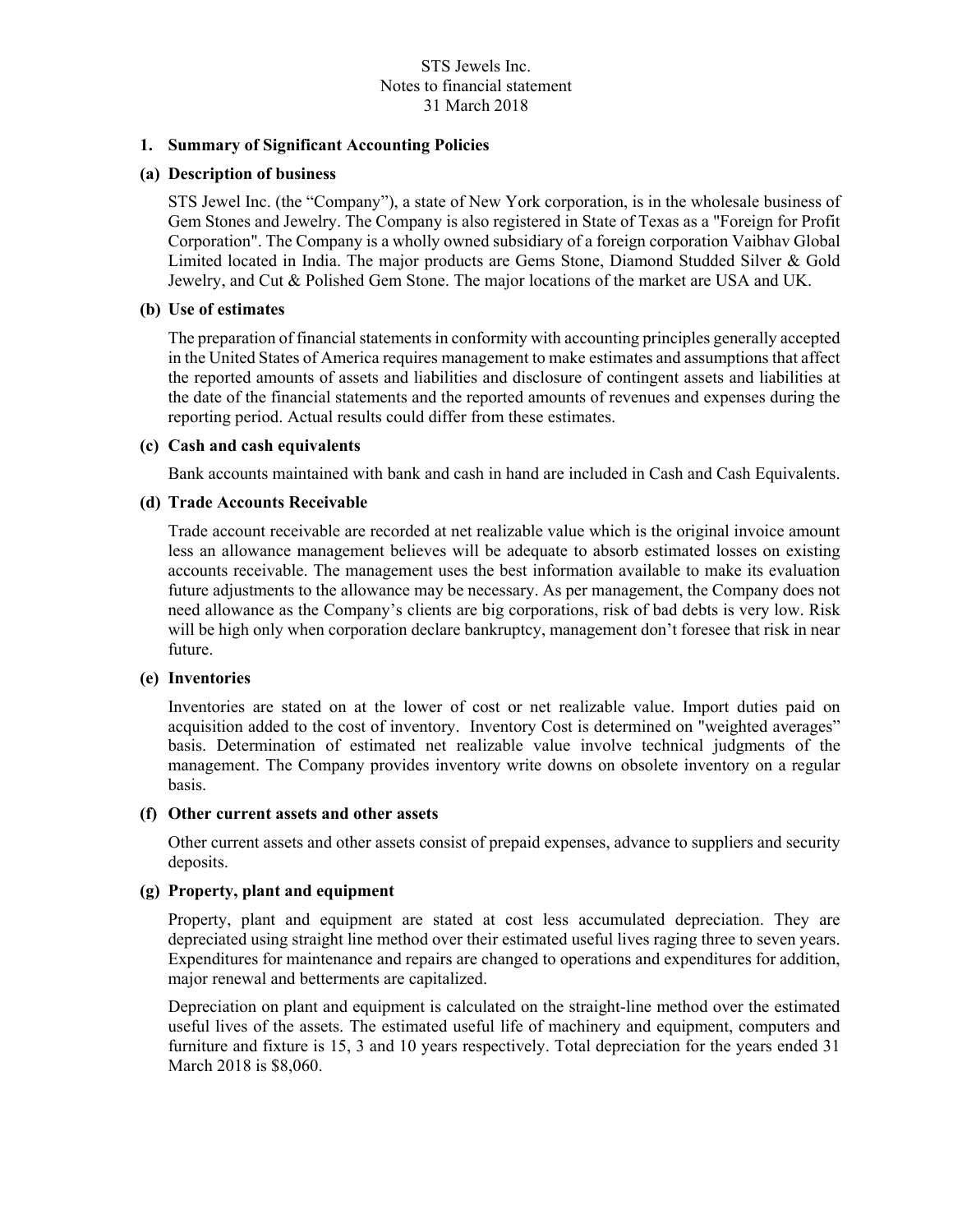### **(h) Intangibles assets**

Intangible assets includes software. Such intangible assets are subsequently measured at cost less accumulated amortisation. Amortisation of software is calculated on the straight-line method over the estimated useful lives of 4 years. Total amortisation for the years ended 31 March 2018 is \$ 3,303.

### **(i) Income Taxes**

Income taxes are accounted for under the asset and liability method. Deferred tax assets and liabilities are recognized for the future tax consequences attributable to differences between the financial statement carrying amounts of existing assets and liabilities and their respective tax bases and operating loss and tax credit carry forwards. Deferred tax assets and liabilities are measured using enacted tax rates expected to apply to taxable income in the years in which those temporary differences are expected to be recovered or settled. The effect on deferred tax assets and liabilities of a change in tax rates is recognized in income in the period that includes the enactment date. The Company recognizes the effect of income tax positions only if those positions are more likely than not of being sustained. Recognized income tax positions are measured at the largest amount that is greater than 50% likely of being realized. Changes in recognition or measurement are reflected in the period in which the change in judgment occurs.

### **(j) Revenue recognition**

The Company recognizes revenue when products are delivered and the customer takes ownership and assumes risk of loss, collection of the relevant receivable is probable, persuasive evidence of an arrangement exists and the sales price is fixed or determinable and is stated net of returns, trade discounts.

#### **(k) Stock Option Plan**

Employees of the Group participates in the Stock Option Plan-2006 established by the ultimate parent company (Vaibhav Global Limited), whereby employees render services as consideration for equity instruments (equity-settled transactions). The Compensation Committee of the ultimate parent decides upon the employees who qualify under the Plan and the no. of options to be issued to such employees. The exercise price of the share options shall be the market price which would be the latest available closing price of the shares o n the stock exchange, which records the highest trading volume of the ultimate parent Company's shares on the date prior to date of meeting of the Compensation committee at which the options are granted. Out of stock option granted, 20% stock option will vest at the end of one year from the date of Grant, 30% at the end of the second year and balance 50% at the end of third year.

The fair value of the share options is estimated at the grant date using a Black-Scholes pricing model, taking into account the terms and conditions upon which the share options were granted. However, the above performance condition is only considered in determining the number of instruments that will ultimately vest. The exercise period for all the options under various tranches is 7 years from the date of vesting.

The cost pertaining to share option charged to Statement of Income over the vesting period with corresponding credit to ultimate holding company.

During the financials year ended 31 March 2018, no excess tax benefit or income tax benefit is recognised in the statement of income for stock based compensation.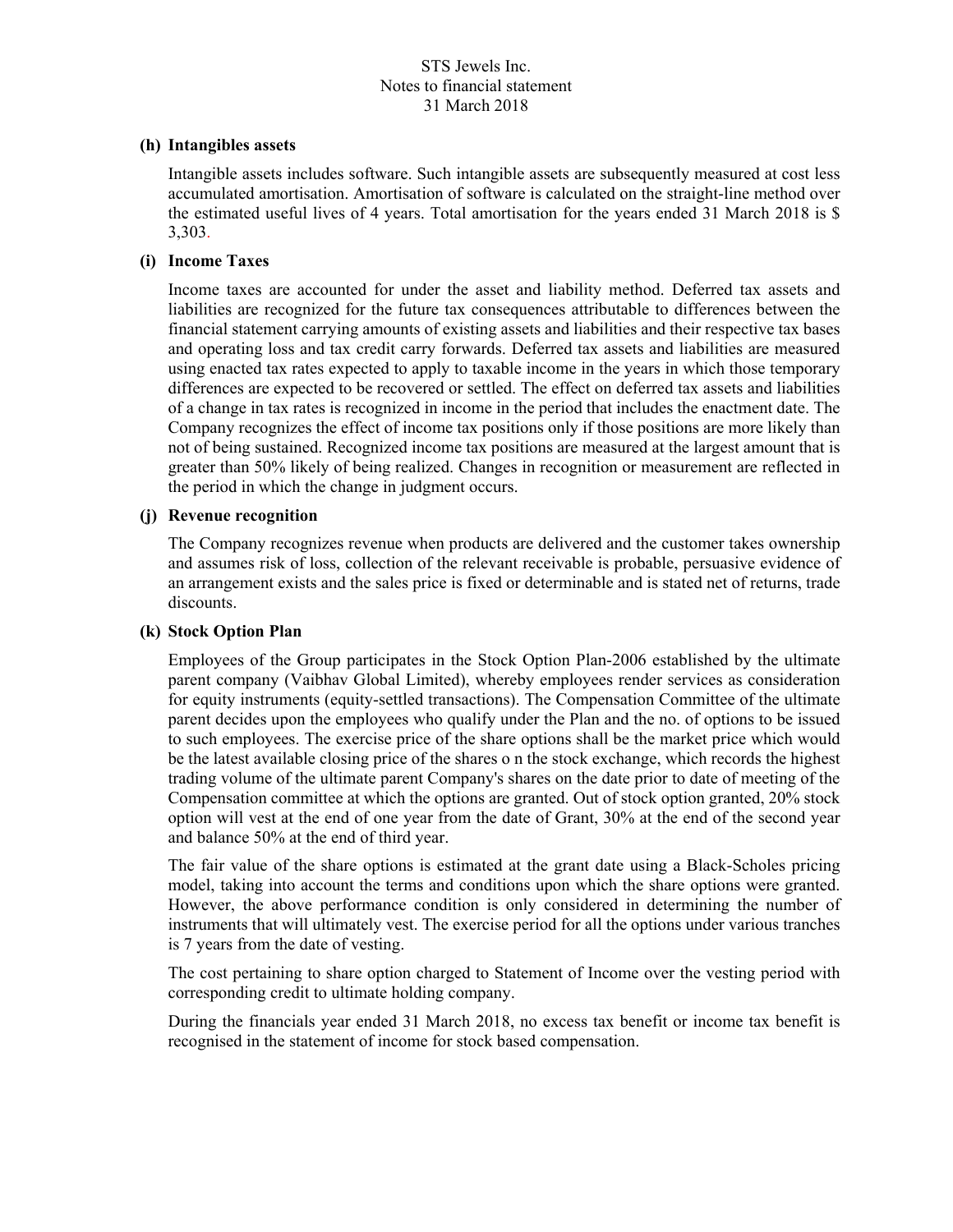## **(l) Commitments and Contingencies**

Liabilities for loss contingencies arising from claims, assessments, litigation, fine and penalties and other sources are recorded when it is probable that a liability has been incurred and the amount can be reasonably estimated.

## **(m)Recently Adopted Accounting Standards**

In May 2017, the FASB issued Accounting Standards Update No. 2017-09 (ASU 2017-09) "Compensation—Stock Compensation (Topic 718)". The amendments in this Update provide guidance about which changes to the terms or conditions of a share-based payment award require an entity to apply modification accounting in Topic 718.This Update to provide clarity and reduce both (1) diversity in practice and (2) cost and complexity when applying the guidance in Topic 718, Compensation—Stock Compensation, to a change to the terms or conditions of a share-based payment award. The amendments are effective for the year ended 31 March 2019, including interim periods. Early adoption is permitted. Amendments in this Update should be applied prospectively to an award modified on or after the adoption date. The Company is currently in the process of evaluating the impact that the adoption of this standard will have on its financial statements.

## **2. Concentration of Risk**

Financial instruments that potentially subject the Company to concentration of credit risk consist principally of cash and cash equivalents, deposits with banks, accounts receivables etc. By their nature, all such financial instruments involve risks, including the credit risk of non-performance by counterparties. In the management's opinion, as of 31 March 2018, there was no significant risk of loss in the event of non-performance of the counterparties to these financial instruments. The customers of the Group are primarily corporations based in the United States of America and Europe and accordingly, trade receivables concentrated in the respective countries. The Group periodically assesses the financial reliability of customers, taking into account the financial condition, current economic trends, analysis of historical bad debts and ageing of accounts receivable.

### **3. Income Taxes**

The Company books current income tax expense on its taxable income but the Company is not actually paying federal taxes as it is offsetting its taxable income against the net loss carry forward.

The Company has a net operating loss of \$4,357,954 and \$236,987 from the financial reporting in 2008 and 2009, which will expire in year 2028 and 2029 respectively. The Company has used its net operating loss to offset its taxable income for the years of 2011 thru 2018. No valuation allowance was considered necessary at the end of period for the deferred tax related to the NOL carryforward.

The Company's current fiscal year started on 1 April 2017 and ends on 31 March 2018. The Company's tax years that remain subject to examination by jurisdictions are fiscal years ended on 31 March 2017, 2016, 2015 and 2014.

Income-tax charge / (credit) to the Statement of Income consists of:

| Year ended 31 March 2018 | Current | <b>Deferred</b> | <b>Total</b> |
|--------------------------|---------|-----------------|--------------|
| U.S. federal             | -       | (239,000)       | (239,000)    |
| Total                    | -       | (239,000)       | (239,000)    |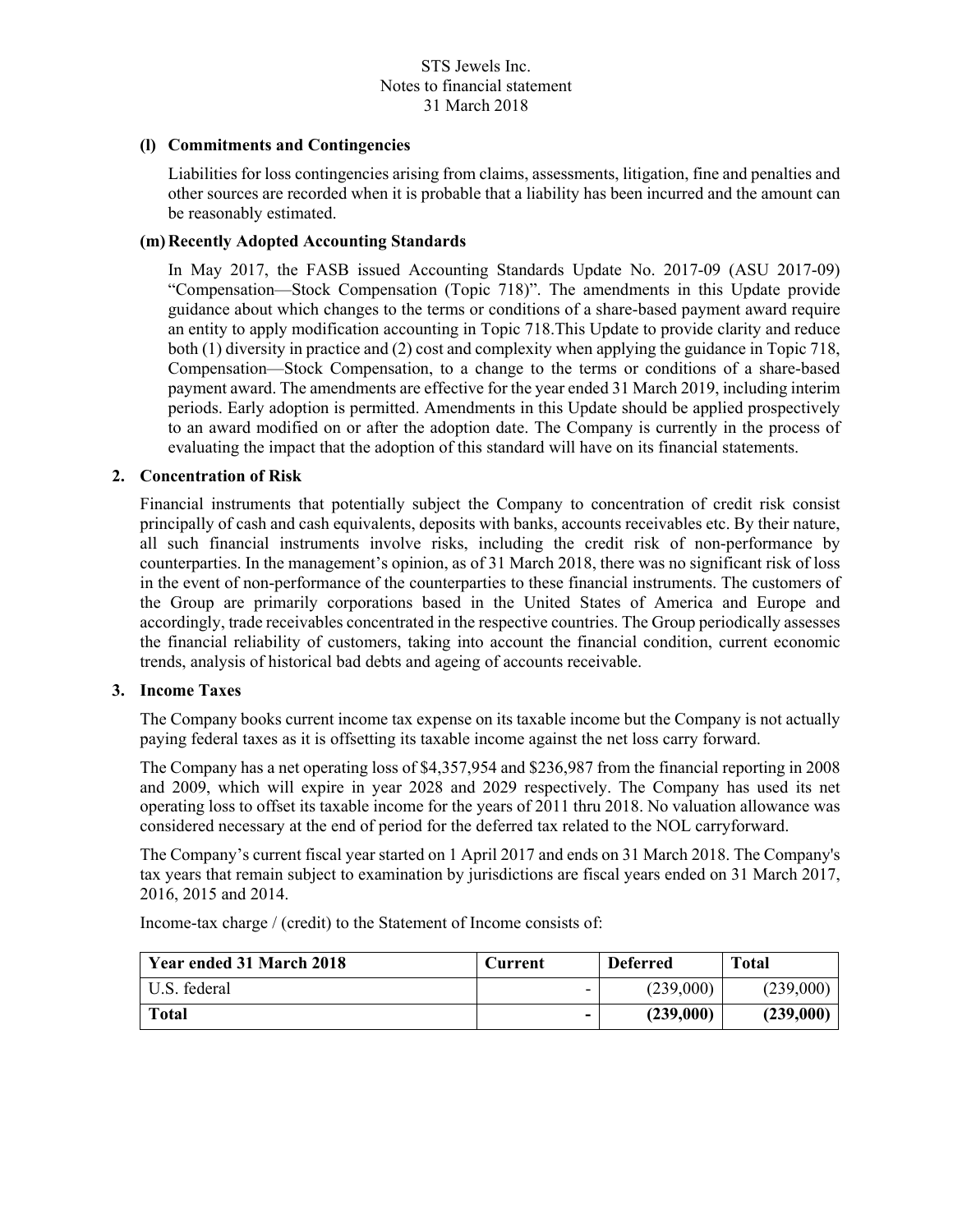# **Significant components of deferred taxes**

The significant components of deferred income tax expenses attributable to income from operation for the year ended 31 March 2018 are as follows:

|                                   | 31 March 2018 |
|-----------------------------------|---------------|
| Net operating losses carried over |               |
| <b>Total</b>                      | 95.           |

## **4. Stockholder's equity**

The Company has 5,000 authorized shares and 500 issued and outstanding common stock with no par value. A foreign corporation (Vaibhav Global Limited) located in India owns one hundred percent of Company's shares, making the Company a wholly owned subsidiary of the foreign corporation.

## **5. Stock compensation plan**

At 31 March 2018, there were 69,241 additional shares available for the employees of the Company to grant under the Plan. The grant-date fair value of each option award is estimated on the date of grant using the Black-Scholes-Merton option-pricing model. The weighted average assumptions for the current year grant is provided in the below table:

| Valuation assumptions   |                  |
|-------------------------|------------------|
| Expected dividend yield | $0\%$            |
| Expected volatility     | 44.39% to 49.8%  |
| Expected terms (years)  | 5.80 years       |
| Risk-free               | 6.46\% to 6.50\% |

### **Stock option activity during the year is as follows:**

|                          | Number of<br>shares | Weighted<br>average exercise<br>price |
|--------------------------|---------------------|---------------------------------------|
| Balance at 01 April 2017 | 56,216              | 428.94                                |
| Granted                  | 13,025              | 544.15                                |
| Balance at 31 March 2018 | 69,241              | 450.61                                |

The weighted average grant date fair value of options granted during the years was \$ 304.80.

A summary of the status of the Company's non-vested shares as of 31 March 2018 and changes during the year is presented below:

| <b>Non-vested shares</b> | <b>Shares</b> | Weighted<br>average grant<br>date fair value |
|--------------------------|---------------|----------------------------------------------|
| Balance at 01 April 2017 | 23,680        | 175.69                                       |
| Granted                  | 13,025        | 304.80                                       |
| Vested                   | (4,736)       | 175.69                                       |
| Balance at 31 March 2018 | 31,969        | 228.29                                       |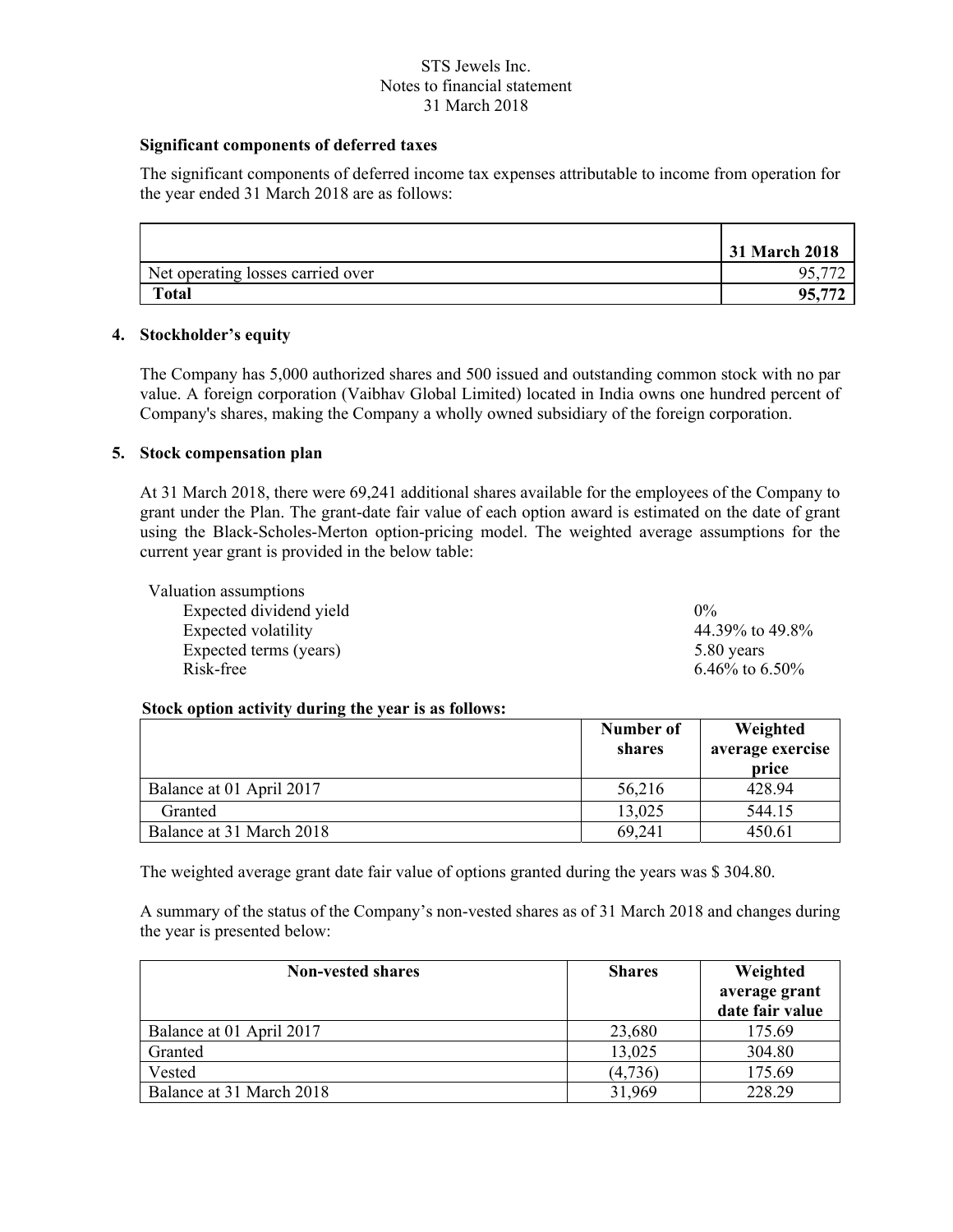## **6. Contribution to 401K plan**

The Company's employees are covered by a 401K retirement plan. The plan allows employees, a voluntary contribution of a portion of their wages to the plan on a tax deferred basis. Employees are vested 100% after three years of service. The plan also provides employer's contribution at the discretion of the Board of Directors, up to the maximum amount allowable, as a deduction for income tax purposes. The Company's contribution to the plan as of 31 March 2018 were \$ 15,257.

## **7. Subsequent Events**

Management has evaluated subsequent events as of 23 May 2018. The Company doesn't have any subsequent events which need to be disclosed.